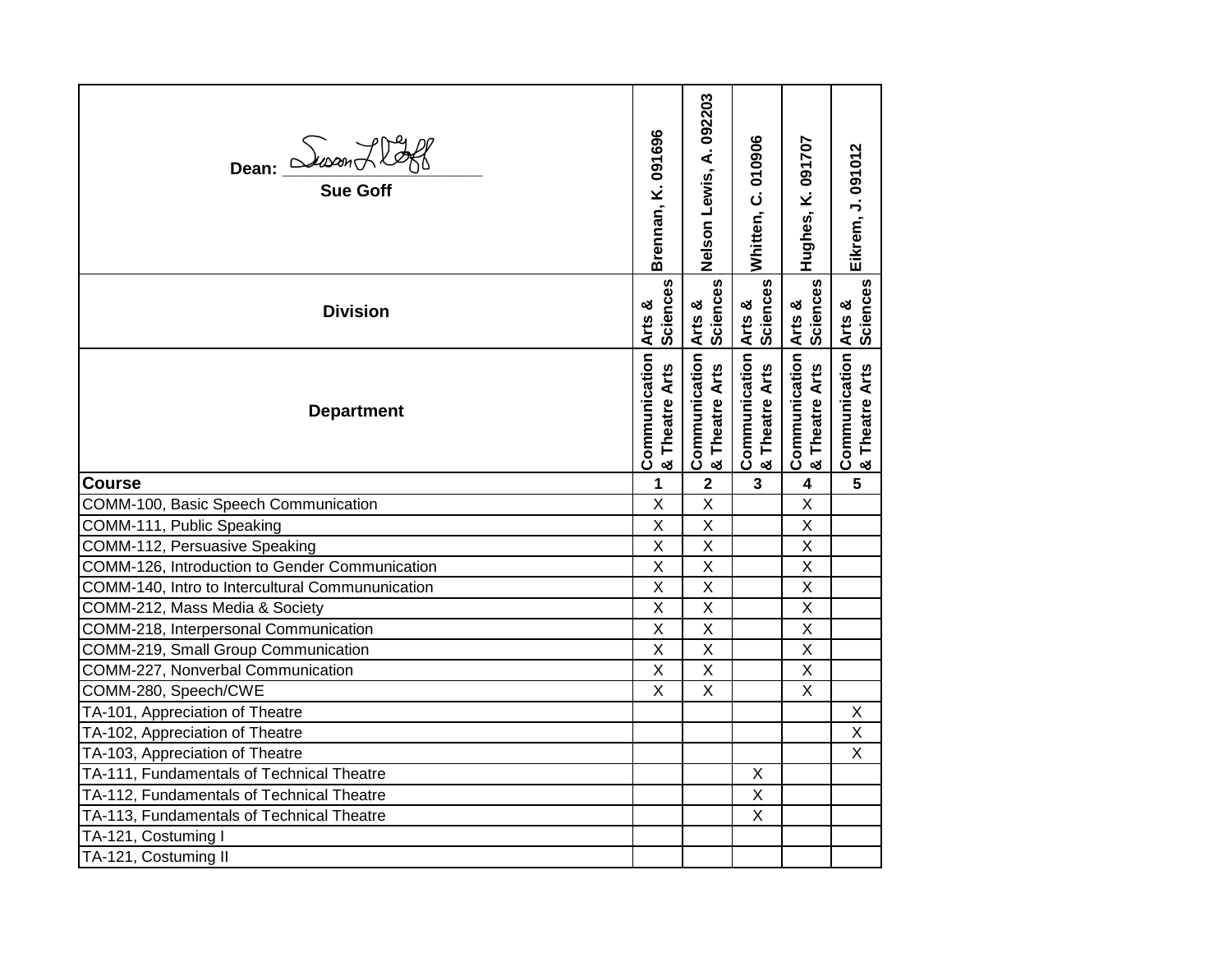| TA-121, Costuming III                                   |  |   |  |
|---------------------------------------------------------|--|---|--|
| TA-141, Acting I                                        |  |   |  |
| TA-142, Acting II                                       |  |   |  |
| TA-143, Acting III                                      |  |   |  |
| TA-153/253, Theatre Rehearsal Performance               |  |   |  |
| TA-195/295, Student Performance Showcase                |  | х |  |
| TA-211, Technical Theatre Study                         |  | Х |  |
| TA-212, Technical Theatre Study                         |  | Χ |  |
| TA-213, Technical Theatre Study                         |  | Х |  |
| TA-280, Theatre/CWE                                     |  | Х |  |
| TA-298, Advanced Technical Design: Material Application |  |   |  |